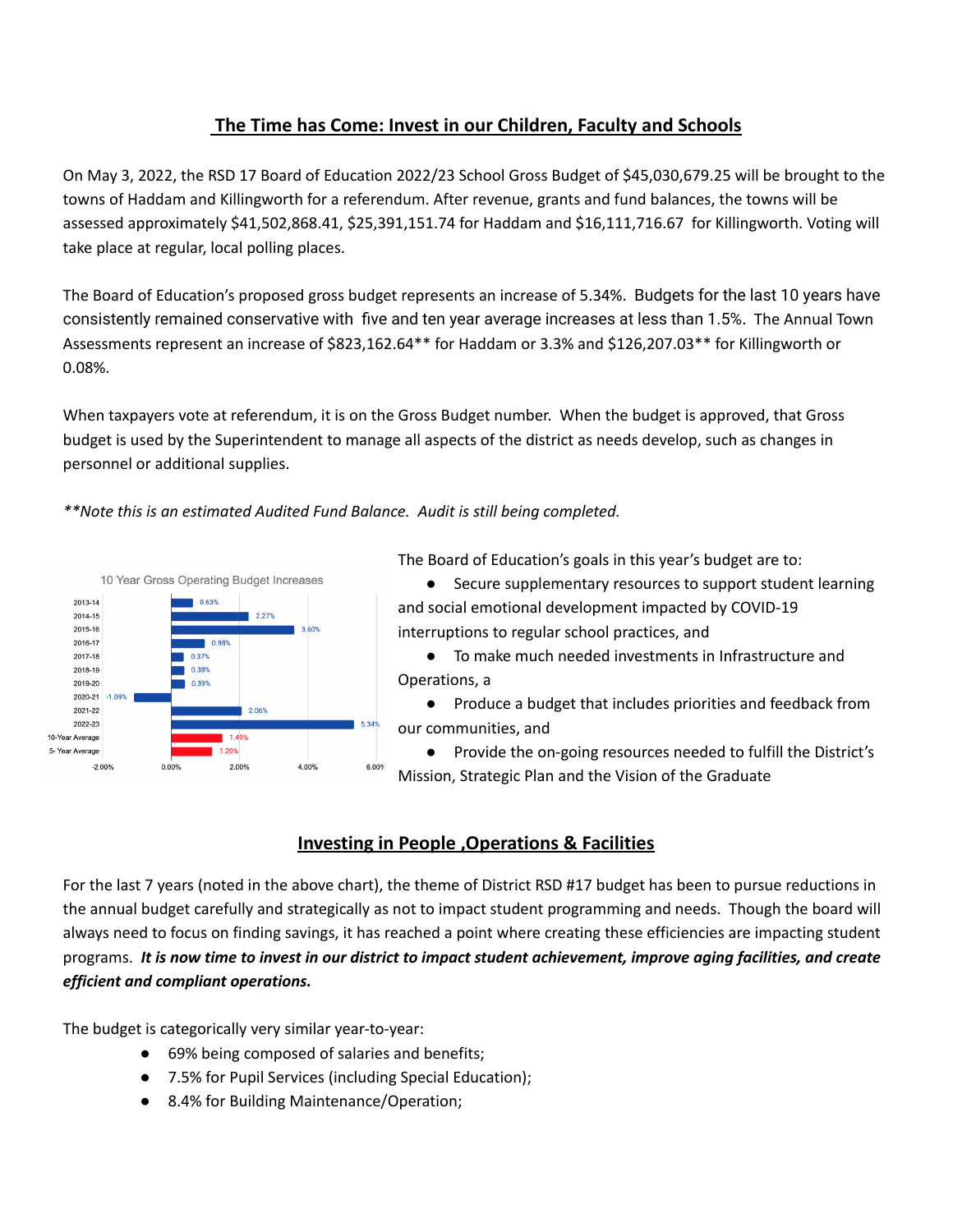- 7.8% for transportation;
- 3.3% for Debt/Debt Service;
- 1.1% Technology and
- 2.3% for Learning Programs, Supplies, and Tools.

As a result, contractual salary increases and benefits paired with other categories pushes the budget up approximately 3%, each year due to student need or inflationary impact. It is the job of the Superintendent in partnership with the Board of Education to be fiscally responsible, redeploy assets, and use fund balances in order to improve student achievement while keeping town assessments as low as possible. This year there is an estimated \$1,747,292.52 one-time refund to the Towns from the dormant Self-Insurance Medical Fund.

## **2022-2023 Budget Drivers**

### **Salary and Health Benefits:**

The 2022/2023 budget is reflecting a rebalancing of staff that has had great fluctuation in the last three years. Between the immediate needs for our students due to Covid, the addition of Covid grants, new ways of learning, and declining enrollment, the district is at a point where we need to focus on long term solutions for our students, staff and processes.

**Salary Reductions/Additions:** We have reduced 4.4 positions, or \$228,095, due to declining enrollment, and added 6.6 , \$537,654 positions to support student, staff and district needs. The net budget effect is an increase of personnel by 2.2 positions and an increase of \$165,523.

### **Salary Additions explained**:

*Educators:* With COVID-related grant money diminishing, and additional student learning support still needed, 4.5 of the 5.5 Interventionist and Counselor positions that were previously covered by a federal COVID relief grant will be funded through the 2022/23 School Budget for the Elementary and Intermediate schools.

*Middle School, District Administrator and staff positions*: The budget includes a proposed re-investment of an Assistant Principal at the Middle School, which was eliminated three years ago, and an Assistant Superintendent for Human Resources that was eliminated two years ago. The Assistant Principal at the Middle School will allow improvements in instruction, student achievement and school climate. The Assistant Superintendent for Human Resources will have the primary role of leading the Human Resource Management for the District's \$31 million annual investment in over 300 employees. This person will also be a needed backup to the Superintendent. In addition, the district will add three staff positions in central office operations needed to fill holes in our operational functioning. *Health Insurance Benefits:* The District's health insurance, CT State Partnership II Plan, will raise rates by approximately 8% this year or add \$427,170 to the budget over last year's Health Insurance costs.

**Utilities:** The District is seeing a large increase in Utilities as a result of the inflationary rise in fuel prices. Not only does this affect our heating oil and diesel, but also maintenance to our buildings and grounds.

**Pupil Services:** At just over 13% of the proposed gross budget, Pupil Services varies year-to-year depending on student special education needs. In 2019, the District hired Effective School Solutions (ESS) to provide support for students with identified special education needs, and in some cases prevent expensive outplacements. Since engaging with ESS,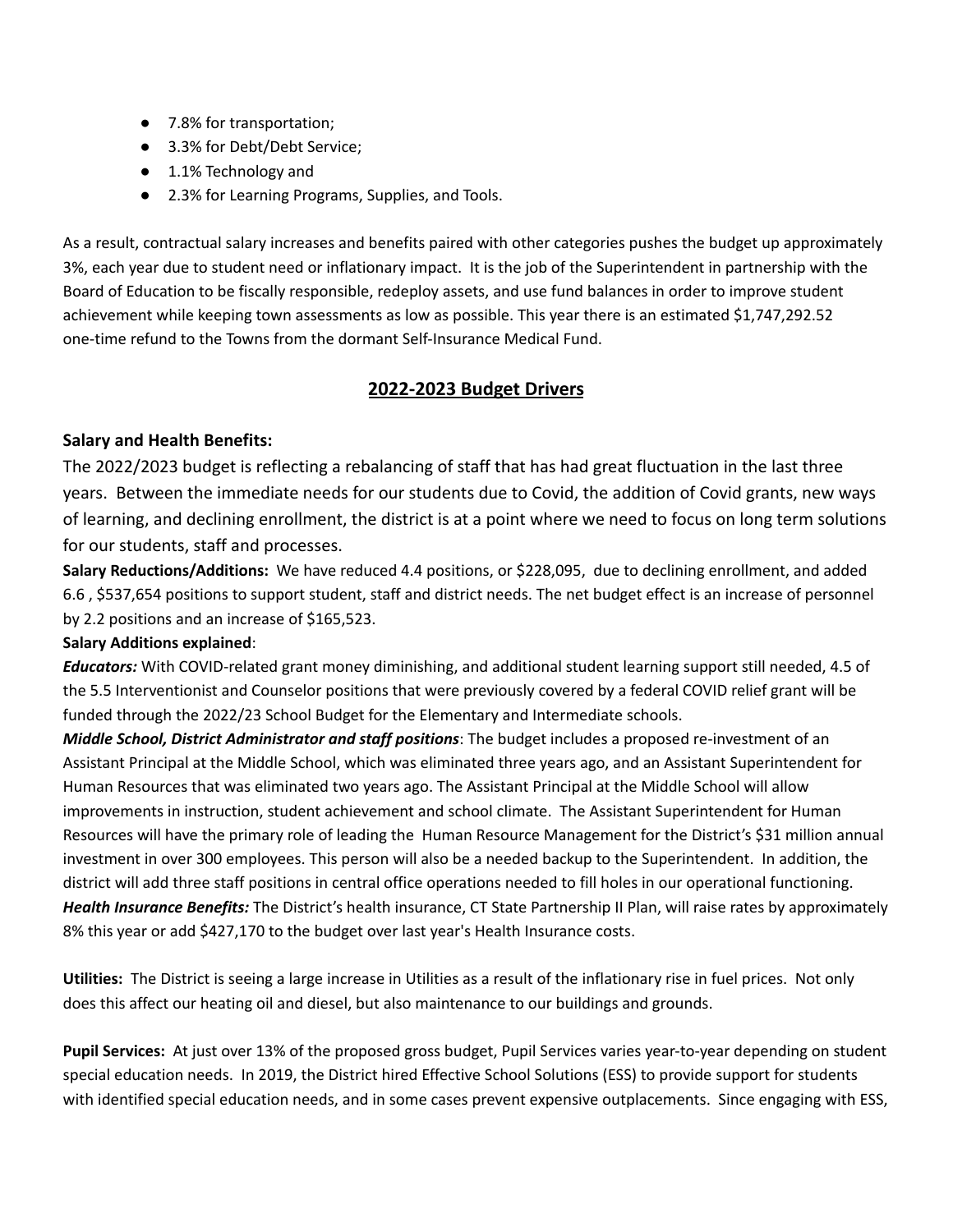several out-placed students have returned to attend HK schools, saving the District tuition and transportation costs. For the first time in several years the Pupil Services budget will be decreasing.

**Capital Fund and Debt Service:** In Connecticut, Regional School Districts own and maintain the school buildings as opposed to municipal or local school districts, which include building costs in their town budgets. This year, state statute has increased allowable allocations to the Capital Fund from 1% to 2% to cover planned maintenance. We have funded at 2% for an increase of \$854,980.98.

#### When were the schools built?

Killingworth Elementary- 1948 additions added in 1968 & 1989 Central Office-1954 Burr Elementary-1973 High School - 1974 Middle/Intermediate School- 2007

The State offers school districts reimbursement for specific capital projects, such as **t**he 2018 High School Energy Project and the 2020 Field House renovation.

However delays at the state level have left the District without expected reimbursements diminishing the Capital Fund to \$751,592. This year's Capital Projects includes investments such as water filtration at KES and Cafeteria replacement at HKHS and are expected to cost approximately \$900,000.

For large building projects, the Board must secure town approval to bond for funds to make necessary improvements or repairs. The District has two outstanding bonds for a total debt of \$8,160,175. The balance of \$1,177,175 for building HKMS will be paid off in 2024, and the balance is \$6,983,000 for the HKHS Energy Project which will be paid off in 2030.



### Killingworth's share is 38.8% based on 696 students.

#### **Town Assessment and Refund**

**Assessment:** Haddam and Killingworth pay a share of the budget based on the number of students enrolled from each town on October 1st of the prior year. This "Average Daily Membership (ADM)'' is driven by how many students from each town graduate, enroll in pre-K/Kindergarten, choose to attend school out of the district or homeschool, and students who move in or out of the district. This year's budget assessment represents a similar share for each town compared to 2021/22 due to a steady decline in student enrollment from the previous school years. Haddam's share of the 2022/23 assessment is 61.2% based on 1,097 students enrolled in October of 2022, and

**Refund**: At the end of every fiscal year, the district typically ends the year with a positive balance remaining in the budget. The unspent Audited Fund Balance is then credited to the following year's town gross budget obligation. The 2020/21 estimated Audited Fund Balance of \$600,000\*\* will be credited to Haddam and Killingworth. We will apply the balance of the self-insurance fund of \$1,747,292\*\*, therefore lowering the budget and assessment for each town.

*\*\*Note this is an estimated Audited Fund Balance. Audit is still being completed.*